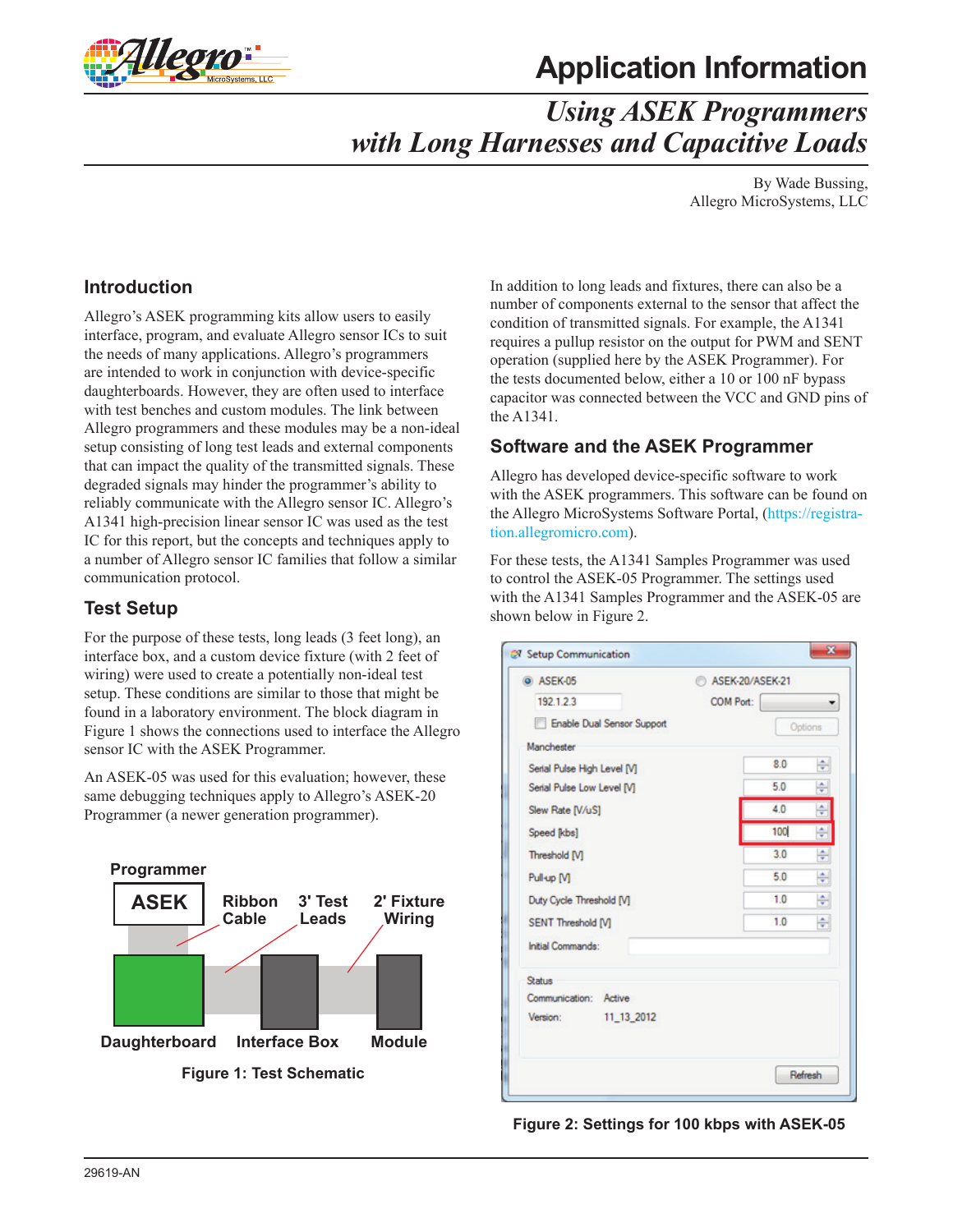### **Typical Capacitive Loads**

Under small capacitive loads (1 to 10 nF), the ASEK-05 can communicate with devices via Manchester at up to 100 kbps, even over long harness lengths. The oscilloscope plot in [Figure](#page-1-0)  [3](#page-1-0) below shows a successful Manchester message over the long wire harness.

Notice that the serial-high level goes exactly to 8 V, and the serial-low pulse never dips below 5 V. These are the desired levels for Allegro's A1341 linear sensor IC. Serial-high and serial-low level specifications may vary between device families. Reference the datasheet for each particular device.

[Figure 4](#page-1-1) shows how, at 100 kbps, the Manchester message degrades over a long harness with the use of 100 nF bypass capacitor.

A message in this form can periodically be interpreted by the device, but it is unreliable. The ringing is not desired, and the serial-low level may dip enough to momentarily turn off the device.



<span id="page-1-0"></span>**Figure 3: 100 kpbs Manchester with ASEK-05 and 10 nF bypass capacitor**



<span id="page-1-1"></span>**Figure 4: Degraded Manchester sequence over long harness and 100 nF bypass capacitor at 100 kbps**

## **ASEK Settings**

This section will summarize some of the settings available in the A1341 Samples Programmer. The goal is to tune Manchester communication so that it may be read correctly by the Allegro device, even over a long harness with large capacitance.

One parameter that can be changed is the Manchester communication speed. For the long wire and 100 nF capacitor condition, the Manchester communication speed was slowed to 40 kbps. The oscilloscope plot in [Figure 5](#page-1-2) shows the resulting waveform.

The serial pulses settle at the correct levels for the A1341, but some peaking still persists. Another parameter that can be changed is the slew rate of the ASEK-05.

The slew rate was reduced from  $4 \text{ V/}\mu\text{s}$  to 0.8 V/ $\mu\text{s}$ , significantly reducing peaking, as shown in [Figure 6](#page-1-3).



<span id="page-1-2"></span>**Figure 5: Manchester from ASEK-05 at 40 kbps with 100 nF bypass capacitor and long harness**



<span id="page-1-3"></span>**Figure 6: Successful Manchester message from ASEK-05 to device at 40 kbps and slowed slew rate with 100 nF bypass capacitor**

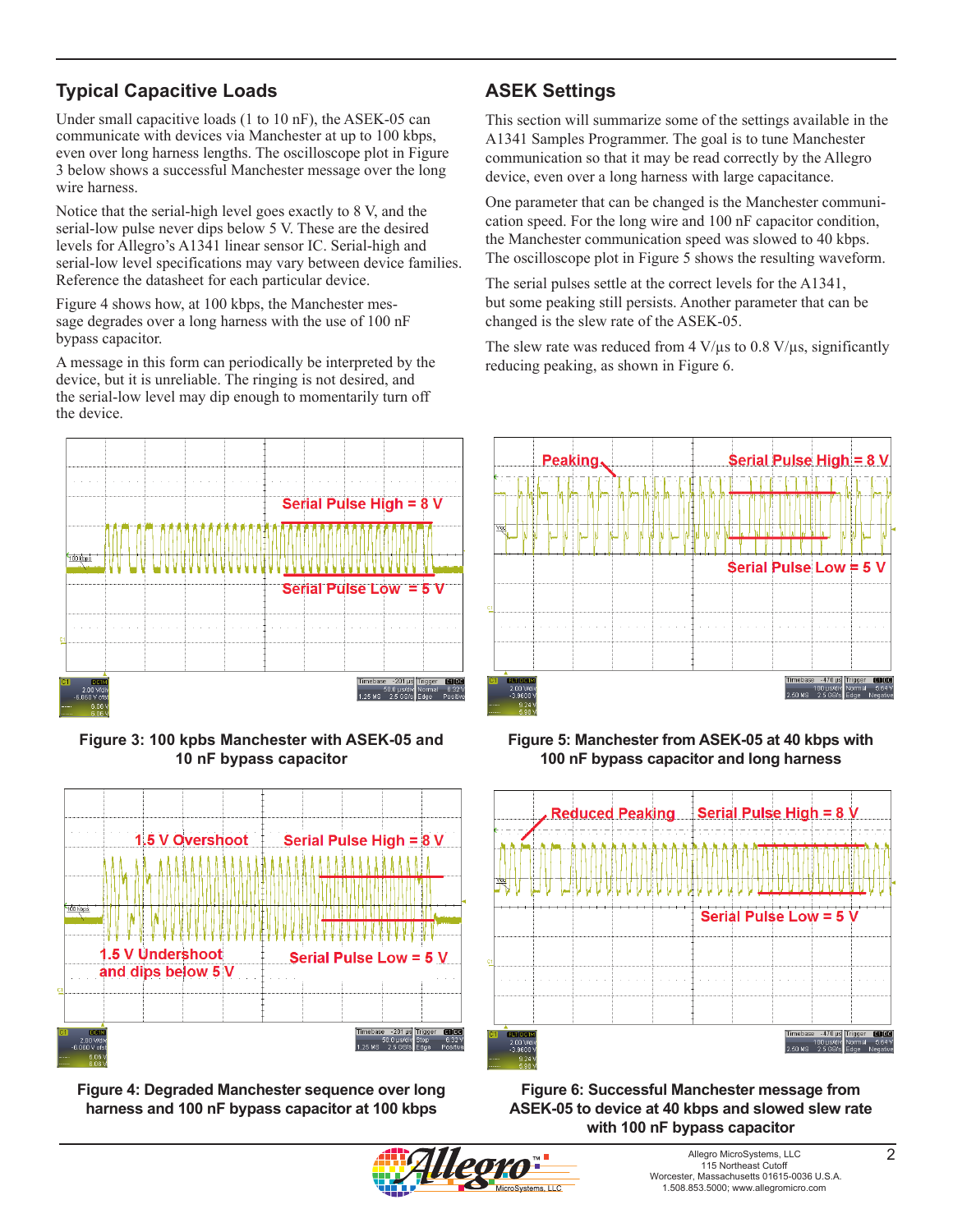### **Reading Responses from the Device**

The message sent by the ASEK programmer is only one side of the programming equation. The following section will outline steps to improve reading messages that are returned by the Allegro sensor IC back to the ASEK Programmer.

For reference, a successful Manchester response from the A1341 is shown in [Figure 7.](#page-2-0)

The scope plot in [Figure 8](#page-2-1) shows how adding a load capacitor affects the response returned by the device. The light pink channel shows A1341 sensor IC's response with a 1 nF load capacitor, while the dark red channel shows the response with a 10 nF load capacitor. These stacked plots clearly illustrate how the load capacitor impacts the device's response.

The device's response with a 1 nF load was not ideal, but was read correctly by the ASEK programmer.

To improve the waveform under the 10 nF load condition, the



<span id="page-2-0"></span>**Figure 7: A1341 responding via Manchester to a read request**



**Figure 8: A1341 responding via Manchester to a read request**

communication speed was slowed down to 15 kbps under the Communications setup panel. This allowed the loaded output to return to an appropriate level. Still, the waveform was not ideal, but this can be correctly interpreted by the ASEK Programmer.

The threshold at which the ASEK compares the Manchester message was then lowered. "Threshold" was changed from 3 V to 2 V. The ASEK settings and resulting waveforms can be seen in [Figure 9](#page-2-2) and [Figure 10.](#page-2-3)

| O ASEK-05                   | ASEK-20/ASEK-21 | Options |   |
|-----------------------------|-----------------|---------|---|
| 192.1.2.3                   | COM Port:       |         |   |
| Enable Dual Sensor Support  |                 |         |   |
| Manchester                  |                 |         |   |
| Serial Pulse High Level [V] |                 | 8.0     | ÷ |
| Serial Pulse Low Level [V]  |                 | 5.0     | ÷ |
| Slew Rate [V/uS]            |                 | 0.8     | ÷ |
| Speed [kbs]                 |                 | 15      | ÷ |
| Threshold [V]               |                 | 20      | ÷ |
| Pull-up [V]                 |                 | 50      | ÷ |
| Duty Cycle Threshold [V]    |                 | 1.0     | ÷ |
| <b>SENT Threshold [V]</b>   |                 | 1.0     | ÷ |
| H<br>Initial Commands:      |                 |         |   |
| <b>Status</b>               |                 |         |   |
| Communication: Active       |                 |         |   |
| Version:<br>11 13 2012      |                 |         |   |
|                             |                 |         |   |

<span id="page-2-2"></span>**Figure 9: ASEK settings used for A1341 with a 10 nF load capacitor**



<span id="page-2-3"></span>

<span id="page-2-1"></span>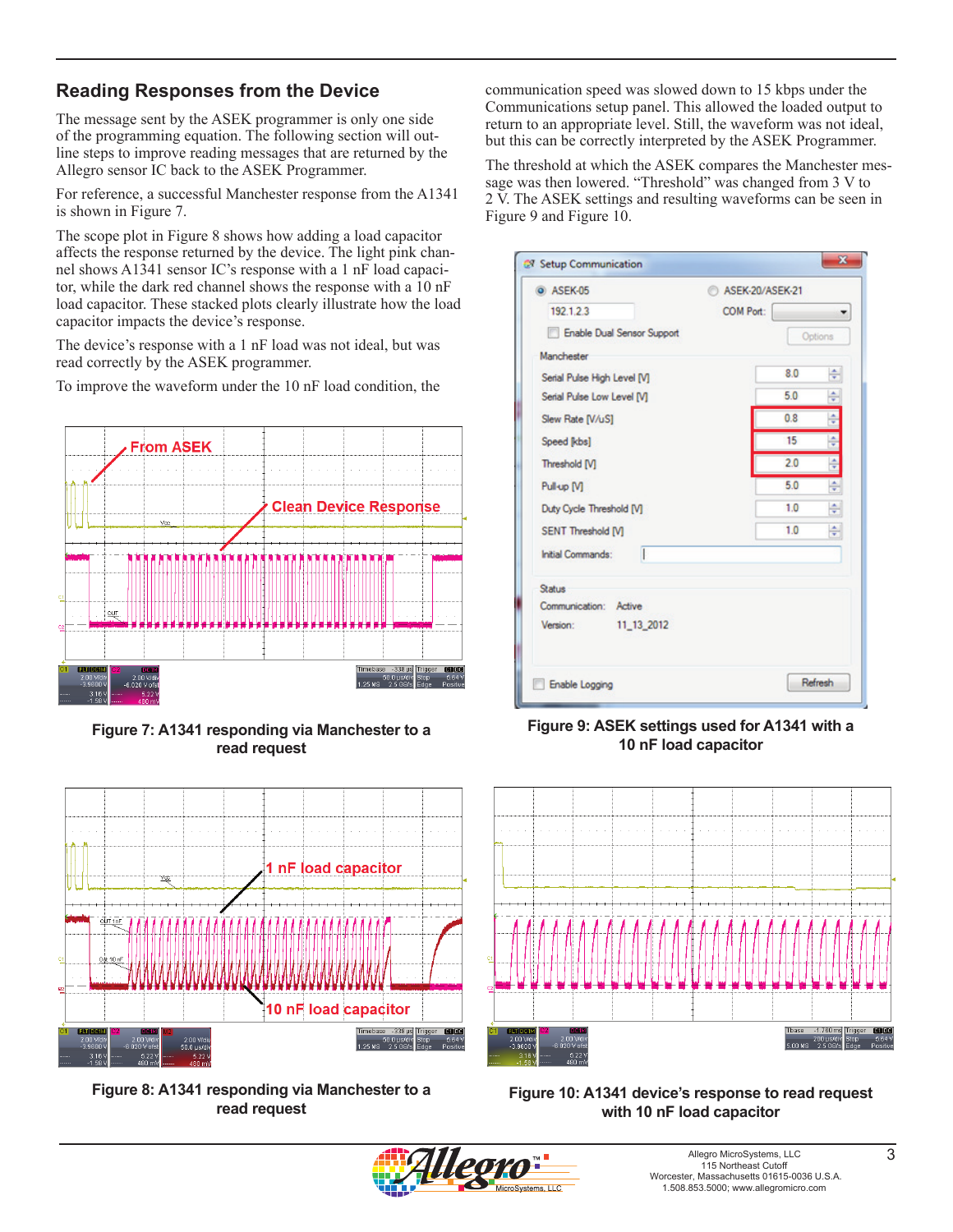### **ASEK-20**

Some device families are supported by both the ASEK-05 and ASEK-20 programmers. The ASEK-20 was designed to be a flexible programming system to support multiple device families and protocols including I2C, SPI, and Manchester. Many of the settings are identical between ASEK-05 and ASEK-20, but the ASEK-20 Manchester speed is capped at a lower rate.

### **Conclusion**

Allegro's ASEK programmers were designed to support multiple device families and digital communication protocols; however, external connections and device loads may impact the probability of successful programming. The default settings of the ASEK programmers will not always work to communicate with a device. The correct combinations of communication speed, slew rate and pulse levels can all vary under different conditions.

Certain options may be specific to a particular device, and settings that work well for one family may not work with another.

The techniques outlined in this document are general practices for increasing the reliability of communication between Allegro's sensor ICs and the ASEK programmer under non-ideal conditions.

All testing was conducted using Allegro Samples Programmer for the [A1341 high-precision linear Hall-effect sensor IC](http://www.allegromicro.com/en/Products/Magnetic-Linear-And-Angular-Position-Sensor-ICs/Linear-Position-Sensor-ICs/A1341.aspx). Visit Allegro Microsystem's software portal ([https://registration.alle](https://registration.allegromicro.com)[gromicro.com](https://registration.allegromicro.com)) to download the correct programming software for your Allegro sensor IC.